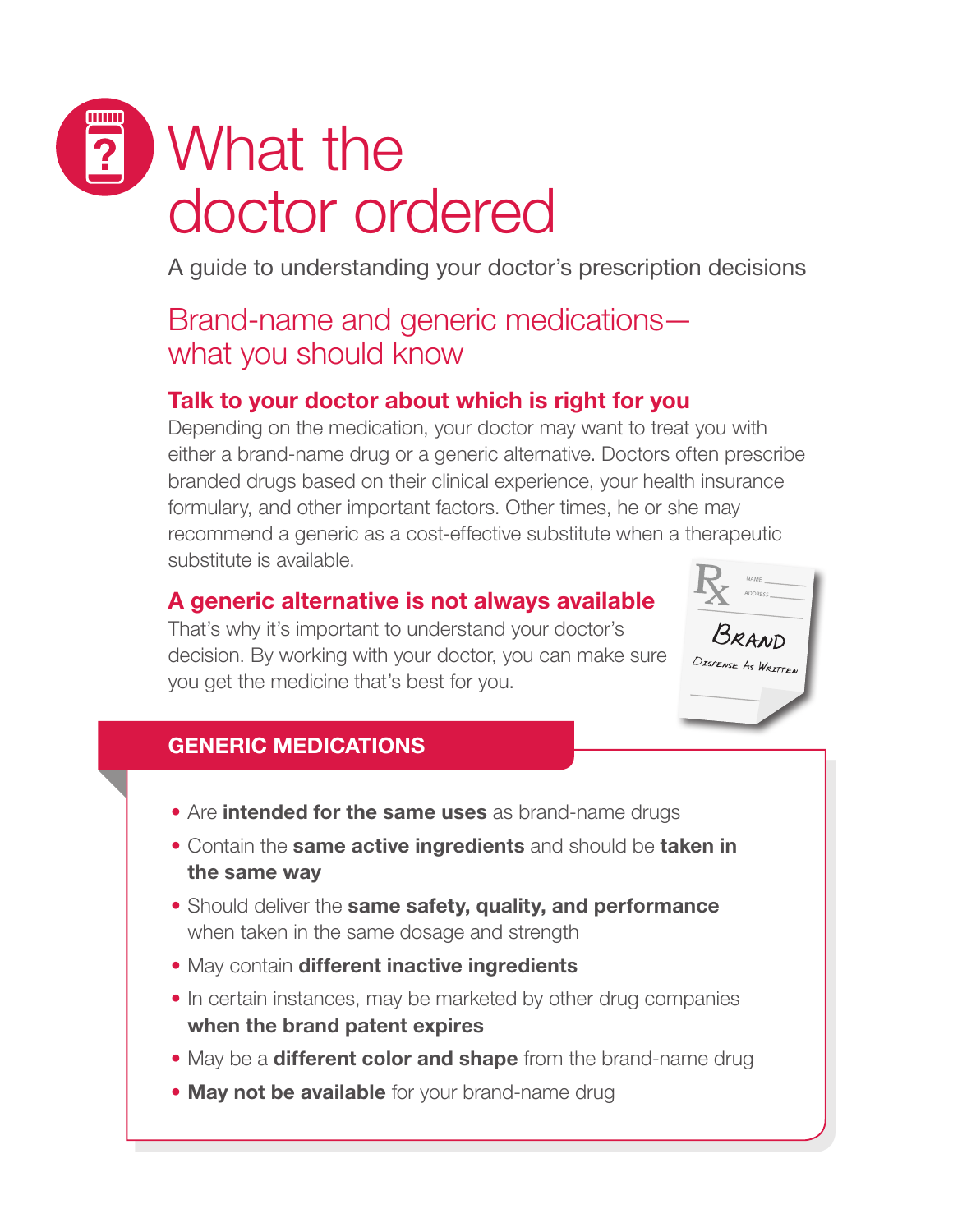## Your healthcare begins with you